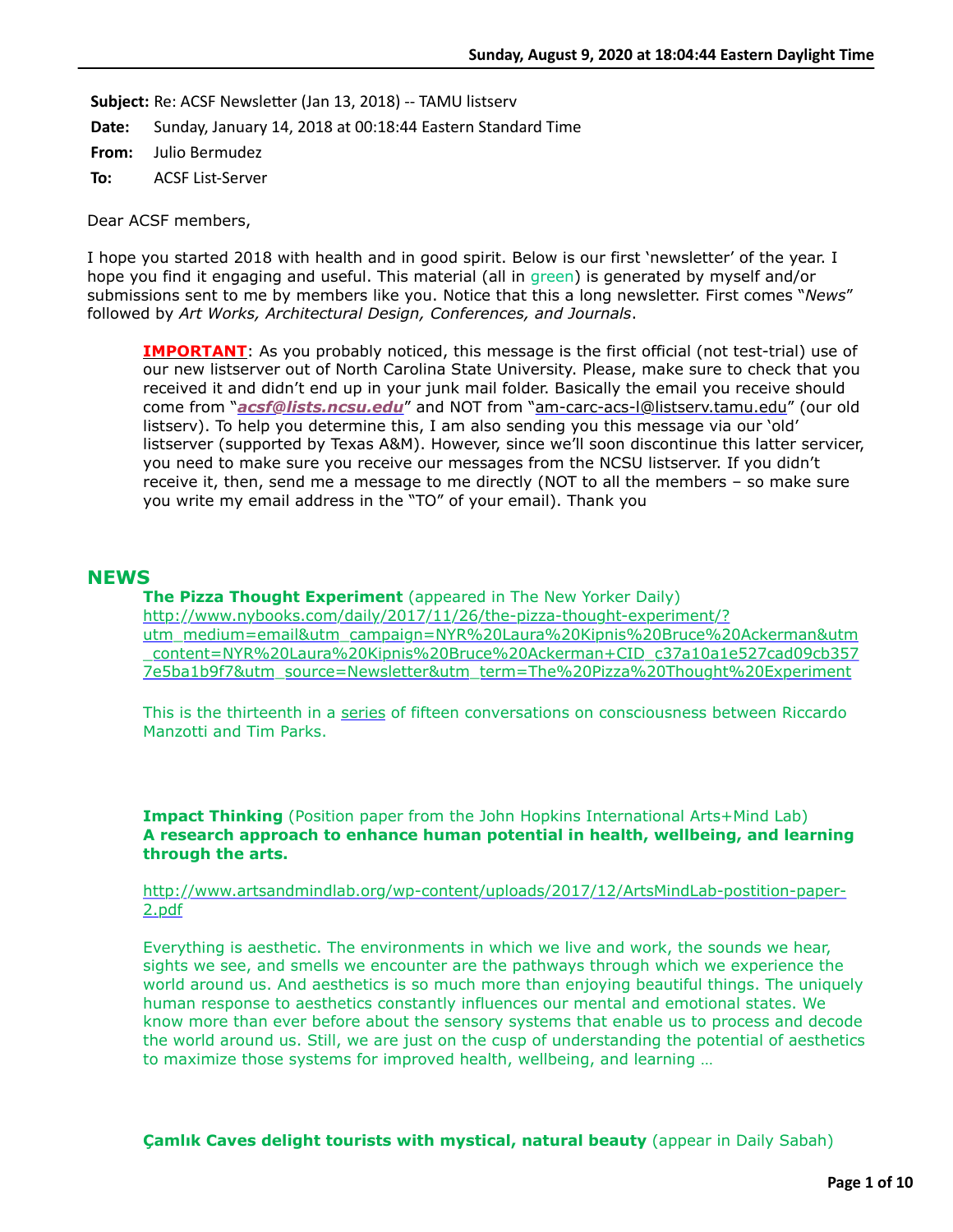### **[https://www.dailysabah.com/travel/2017/10/19/camlik-caves-delight-tourists](https://www.dailysabah.com/travel/2017/10/19/camlik-caves-delight-tourists-with-mystical-natural-beauty)with-mystical-natural-beauty**

Formed over millions of years in the Taurus Mountains of Konya's Derebucak district, the Çamlık Caves attract the attention of nature lovers with the small rivers that flow inside them and the history of the caves as an ancient settlement. Under the protection of the Directorate General for Nature Conservation and National Parks, the Çamlık Caves National Monument is located nearly 20 kilometers (12.4 miles) from the center of Derebucak. Located to the south of the Küpe Peak and Akdağ Peak, the neighborhood of Çamlık also attracts attention for its unique natural beauty and historical artifacts.

### **Pew: Almost half of Philly's 839 sacred spaces have new congregations - or none** (appeared in The Inquirer)

[http://www.philly.com/philly/news/pew-839-churches-temples-mosques-empty-repurposed-](http://www.philly.com/philly/news/pew-839-churches-temples-mosques-empty-repurposed-20171018.html)20171018.html

The Pew Charitable Trusts decided to inventory the city's current and former houses of worship, and [released a report Wednesday](http://www.pewtrusts.org/en/research-and-analysis/reports/2017/10/philadelphias-historic-sacred-places) on the lay of the laity's land, looking at the vulnerabilities these structures face — from physical deterioration to changing neighborhoods and shrinking attendance

#### **In Las Vegas as before, spontaneous shrines bring healing after horror** (appeared in RNS Religion and News Service)

[http://religionnews.com/2017/10/08/in-las-vegas-as-before-spontaneous-shrines-bring](http://religionnews.com/2017/10/08/in-las-vegas-as-before-spontaneous-shrines-bring-healing-after-horror/)healing-after-horror/

Dressed in black with purple streaks in her hair, 18-year-old Tanya Calibuso walked around the makeshift shrine that had popped up on a traffic island since the Las Vegas shooting, pausing for long moments to read, look and reflect. There was a cowboy hat, a blue bandana, an angel, a can of Coors. And more candles, photos, flowers, cards, flags and balloons than anyone wants to count. "It gives you a reality of the situation when you see the faces and the things people write," she said, stopping at a group of devotional candles — Jesus, Mary and St. Anthony illuminated through the glass.

**The Divine Feminine: The Legacy Of India's Devi Worship** (appeared in Swarajya) <https://swarajyamag.com/magazine/the-divine-feminine-the-legacy-of-indias-devi-worship>

News and writings in international publications about Hindu gods and temples are always amusing to read. The Western gaze provides a great deal of entertainment with its ignorant observations about our tradition and culture. Aren't we all tired of reading about the Western tourist's visit to the "pagodas of the elephant god" or "monkey god" and other such stale meaningless similes? Travel guides to India are full of such writings.

# **COLORS ARE HOW YOUR BRAIN MAKES THE WORLD** (appeared in WIRED)

<https://www.wired.com/story/what-you-call-a-color-depends-on-how-you-use-it/>

For objects that are what an English speaker would probably describe as white, black, or red, the Tsimane' have specific words too. But show them just about any other [color,](https://www.wired.com/tag/color/) and their language multiplies. "There's a huge amount of variability," says [Ted Gibson](http://tedlab.mit.edu/), a language researcher at MIT who works with the Tsimane'. "Different people would use different terms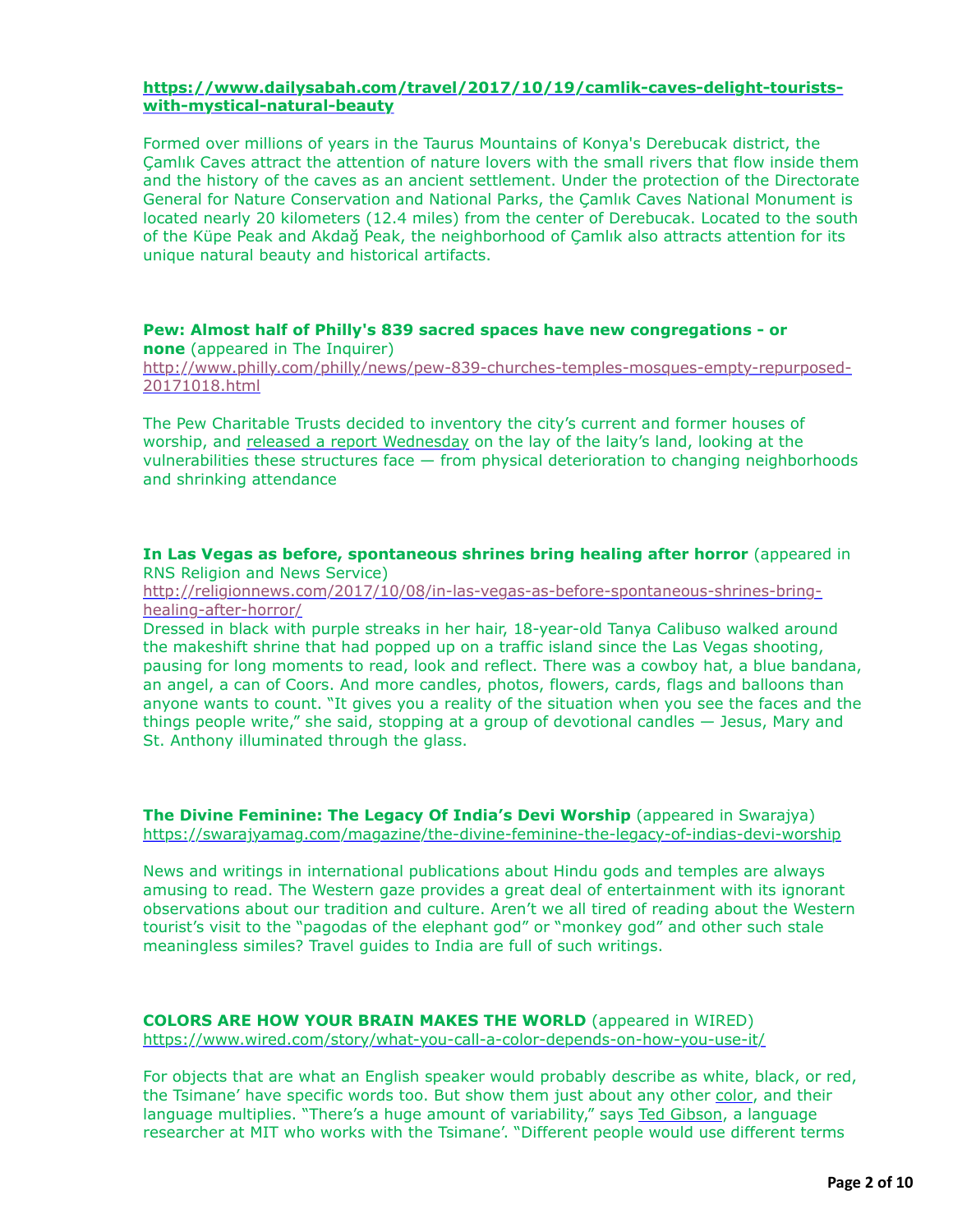for what we would call blue and yellow and orange. They really divide up the space differently, depending on the person."

**Front pew: why churches can make perfect catwalk venues** (appeared in The Guardian) [https://www.theguardian.com/fashion/2017/oct/05/front-pew-why-churches-can-make](https://www.theguardian.com/fashion/2017/oct/05/front-pew-why-churches-can-make-perfect-catwalk-venues)perfect-catwalk-venues

Churches are for everyone, not just Christians. The first promise that would-be priests make to the Church of England is "to serve the community in which they are set, bringing to the church the needs and hopes of all the people". No wiggle room there. And, as unlikely as it seems, that rubric has extended to the world of fashion, with places of worship commonly becoming venues for shows. In most instances, it is hard to see how anyone could be offended by what is on display…

**Climbing to be banned on Australia's iconic Uluru monolith from 2019** (appeared in Kyodo News)

[https://english.kyodonews.net/news/2017/11/7e5646261e2a-climbing-banned-on-australias](https://english.kyodonews.net/news/2017/11/7e5646261e2a-climbing-banned-on-australias-iconic-uluru-monolith.html)iconic-uluru-monolith.html

Australia's iconic Uluru landmark will be closed to visitors from 2019 after the Uluru-Kata Tjuta National Park Board of Management voted unanimously Wednesday to ban climbing on the culturally significant site. Formerly known as Ayres Rock, Uluru is a sacred space to local Aboriginal people, who have campaigned for decades to stop visitors from climbing the famous red monolith in central Australia.

**Historic Sites on US East Coast Threatened by Sea Level Rise** (appeared in Earth Island Journal)

[http://www.earthisland.org/journal/index.php/elist/eListRead/historic\\_sites\\_on\\_us\\_east\\_coas](http://www.earthisland.org/journal/index.php/elist/eListRead/historic_sites_on_us_east_coast_threatened_by_seaa_level_rise/) t threatened by seaa level rise/

Large tracts of America's east coast heritage are at risk from being wiped out by sea level rise, with the rising oceans set to threaten more than 13,000 archaeological and historic sites, according to new research.

**Why** *The Last Jedi* **Is More 'Spiritual' Than 'Religious** (appeared in The Atlantic) [https://www.theatlantic.com/entertainment/archive/2017/12/why-the-last-jedi-is-more](https://www.theatlantic.com/entertainment/archive/2017/12/why-the-last-jedi-is-more-spiritual-than-religious/549146/)spiritual-than-religious/549146/

The new *Star Wars* film dramatically breaks with the franchise's reverence for tradition when it comes to learning the ways of the Force … For at least two generations, the *Star Wars* saga has served as a kind of secularized American religion. Throughout the series, the Force is a stand-in for a divine power that draws on a number of mystical traditions, representing the balance of good and evil, the promise of an ultimate unity, and the notion that those learned in its ways can tap into the infinite.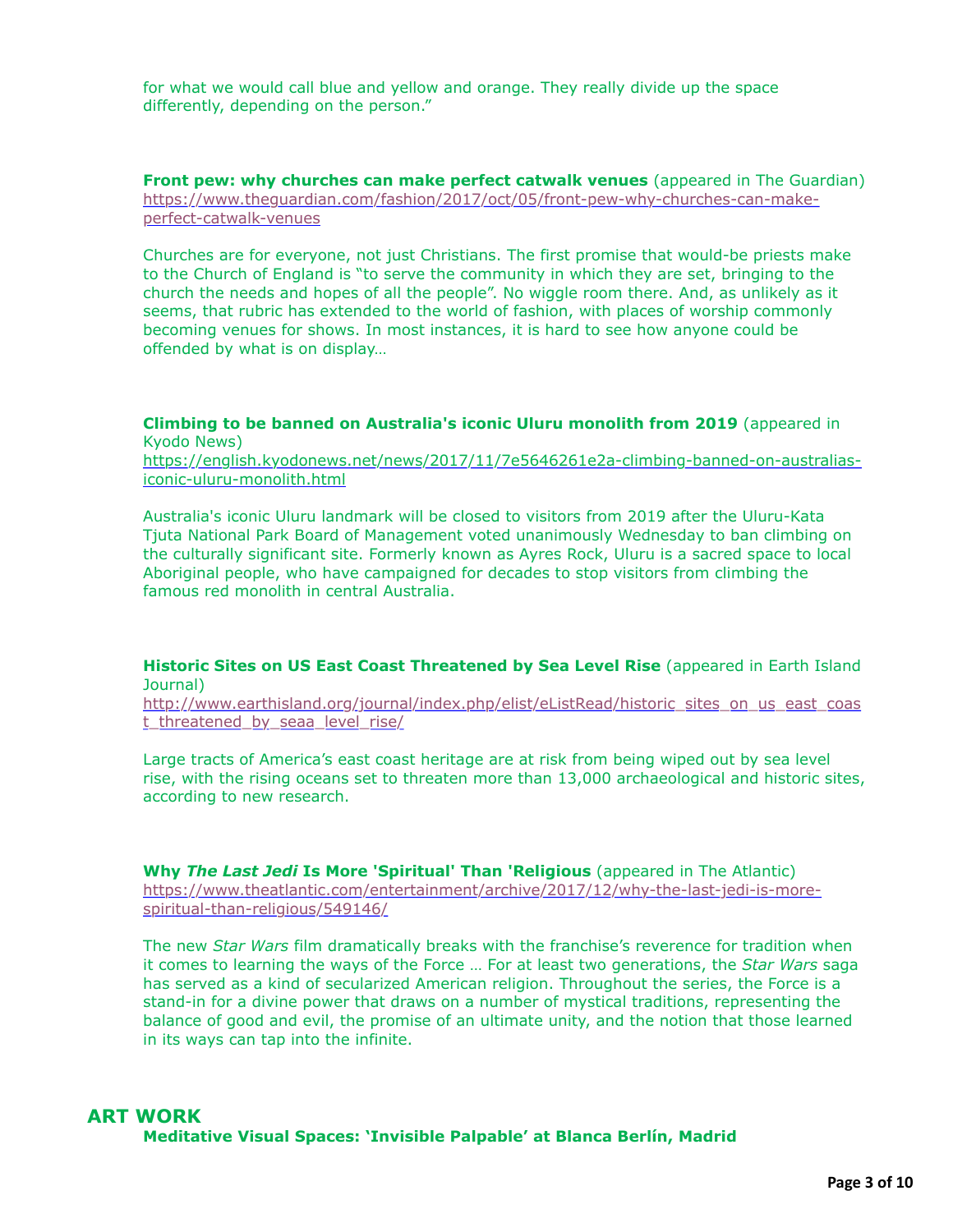[http://www.blouinartinfo.com/news/story/2568172/meditative-visual-spaces-invisible](http://www.blouinartinfo.com/news/story/2568172/meditative-visual-spaces-invisible-palpable-at-blanca-berlin)palpable-at-blanca-berlin

Luis González Palma claims to have assumed a way of accessing a more complex and deep consciousness, in search of a reality related to the void and the sacred space, creating images that represent meditative visual spaces, uncertain and charged with a mysterious geography.

**Archaeological wonders in 'Teotihuacan: City of Water, City of Fire'** <http://www.sfexaminer.com/archaeological-wonders-teotihuacan-city-water-city-fire/>

Art and artifacts excavated from Teotihuacan — Mexico's most significant archaeological site — are on view at the de Young Museum in an immersing exhibition that looks at the culture and religious practices of one of Mesoamerica's great cities.

**Burning Man: the story of a landmark cultural arts festival** *(photographic exhibit)* [http://www.vashonbeachcomber.com/life/burning-man-the-story-of-a-landmark-cultural-arts](http://www.vashonbeachcomber.com/life/burning-man-the-story-of-a-landmark-cultural-arts-festival/)festival/

Now, in the new photo memoir "Playa Fire: Spirit and Soul at Burning Man," award-winning photographer and writer Stewart Harvey tells the story of the landmark arts festival, from its birth in 1989 on San Francisco's Baker Beach to its current home on the desert "beach" of Black Rock City, through prose recollections and over 250 of his evocative photographs.

**Religious Anti-Monumentality** *(photographic exhibit)*

<http://www.oxonianreview.org/wp/religious-anti-monumentality/>

Asked to recall or imagine a sacred space, most of us would probably resort to the grandeur of medieval architecture. Whether Winchester Cathedral, the Great Mosque of Damascus or the Dome of the Rock, monumentality immediately springs to mind. Perhaps rationally, one tends to associate the divine and its immeasurable power, with architectural achievements which appear almost unthinkable or implausible to the naked eye…

**Through The Lens Of Gohar Dashti At Tehran's Mohsen Gallery** (appeared in Harper'z Bazaar)

[https://www.harpersbazaararabia.com/art/exhibitions/iranian-artist-gohar-dashti-at-mohsen](https://www.harpersbazaararabia.com/art/exhibitions/iranian-artist-gohar-dashti-at-mohsen-gallery)**gallery** 

The Iranian artist's solo exhibition that starts tomorrow brings together three of her photography series that are all exquisite meditations on the relationship between humans and nature

**A day in the life of a Buddhist monk's continued pursuit of happiness** (appeared in New Zealand STUFF) [https://www.stuff.co.nz/life-style/life/100027288/a-day-in-the-life-of-a-buddhist-monks](https://www.stuff.co.nz/life-style/life/100027288/a-day-in-the-life-of-a-buddhist-monks-continued-pursuit-of-happiness)continued-pursuit-of-happiness

It's almost 5am when the Buddhist monastery near Wellington stirs with the morning's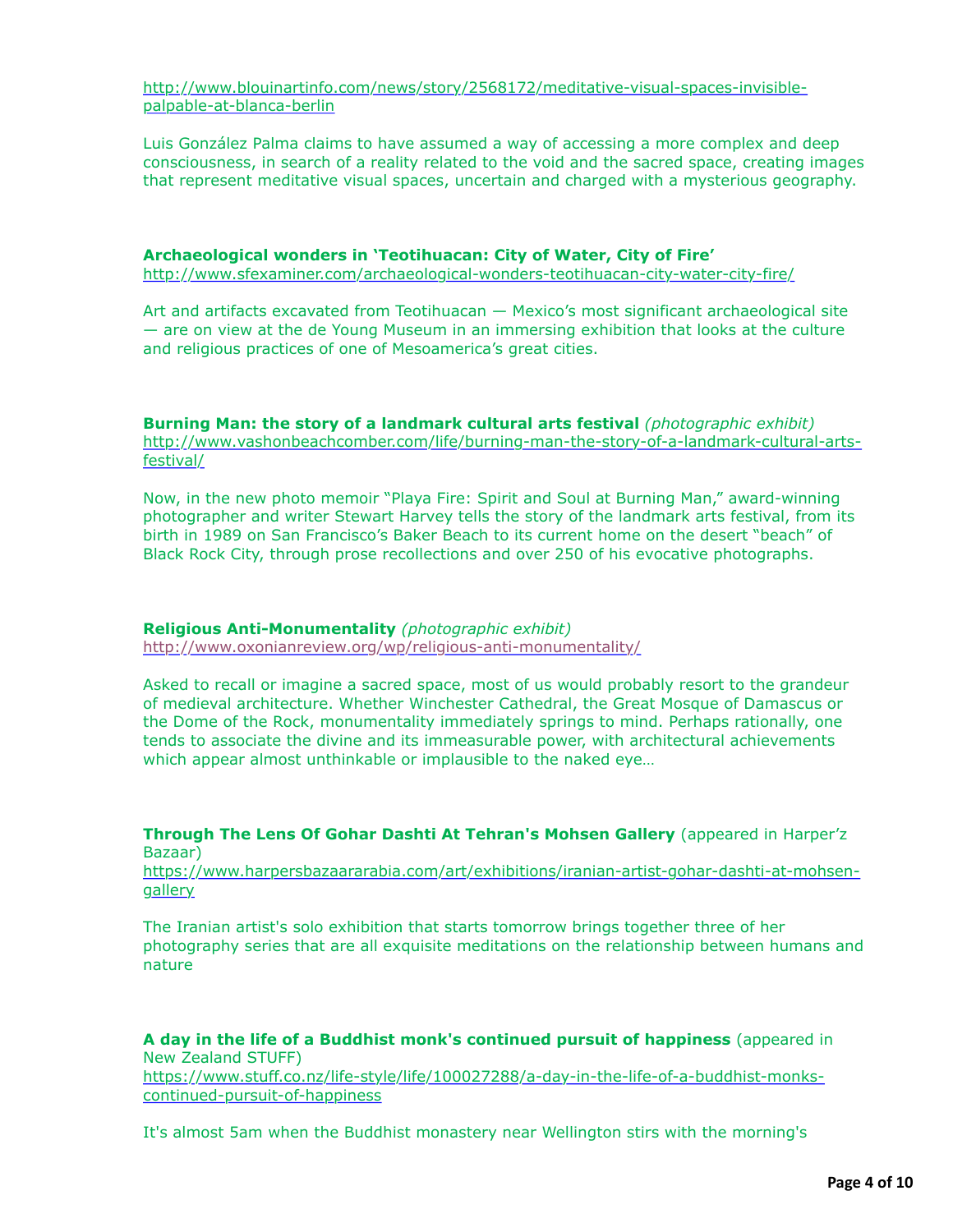reflective chants, and minds are brought into contemplative silence. "Timeless, encouraging, investigation, leading inwards, to be experienced individually by the wise. I chant my praise to this teaching," the monks chant. Bird calls fill the stillness of meditation, as the sun rises slowly over Bodhinyanarama Buddhist Monastery in Lower Hutt.

## **ARCHITECTURAL DESIGN**

#### **Burnham Prize 2017 Winners Announced for 'Under the Dome' Competition** (appeared in ARCHDAILY)

[https://www.archdaily.com/881160/burnham-prize-2017-winners-announced-for-under-the](https://www.archdaily.com/881160/burnham-prize-2017-winners-announced-for-under-the-dome-competition)dome-competition

The [Burnham Prize 2017](http://www.archdaily.com/875608/call-for-entries-2017-burnham-prize-competition-under-the-dome) is a competition hosted by the [Chicago Architectural Club](http://www.archdaily.com/tag/chicago-architectural-club) (CAC), this year the title was 'Under the Dome,' requiring participants to rethinking the radial form that has been a part of architecture for centuries.

Participants were asked to develop a speculative proposal for the abandoned St Stephen's Church on its centennial anniversary, challenged with the task of injecting energy and life back into the desolated ruin. In reaction to the [Chicago Architecture Biennale](http://www.archdaily.com/tag/chicago-architecture-biennial), the historical and typological construct of the dome was to be taken and reconsidered as a contemporary structure with an understanding of the historical context.

#### **Ludwick Center For Spirituality Opening At ULV**

<https://patch.com/california/claremont-laverne/ludwick-center-spirituality-opening-ulv>

The Ludwick Center for Spirituality, Cultural Understanding, and Community Engagement – a multi- million dollar facility supported by a significant gift from Art and Sarah Ludwick '94 – is projected to open in the Fall of 2019. The center will provide purpose, space and opportunity for students, campus members, and the greater community to gather, collaborate, and have meaningful interactions.

#### **French architect will use robotic tools to build Burning Man Temple** (Reno Gazzete Journal)

[http://www.rgj.com/story/life/arts/burning-man/2017/12/28/french-architect-use-robotic](http://www.rgj.com/story/life/arts/burning-man/2017/12/28/french-architect-use-robotic-tools-build-burning-man-temple/984933001/)tools-build-burning-man-temple/984933001/

While some people are fearful that robots are going to take over our jobs, not Arthur Mamou-Mani. Mamou-Mani, the French architect chosen to build the 2018 Burning Man Temple, believes that robots can only further the possibilities in his field, and he plans to enlist the help of a number of robotic tools this year in creating Burning Man's most sacred structure… "It's going to be a brilliant age for architecture," said Mamou-Mani, who regularly works with tools such as 3D printers, laser cutters and robotic arm drills.

**Sacred by design: experience a church through the eyes of a priest-turnedarchitect** (appeared in CBC radio, Canada) [http://www.cbc.ca/radio/tapestry/sacred-by-design-experience-a-church-through-the-eyes](http://www.cbc.ca/radio/tapestry/sacred-by-design-experience-a-church-through-the-eyes-of-a-priest-turned-architect-1.4474841)of-a-priest-turned-architect-1.4474841

What makes a space sacred? Is it the layout of the space? The use of religious symbols and iconography? The people who approach the place with a sense of reverence? ACSF member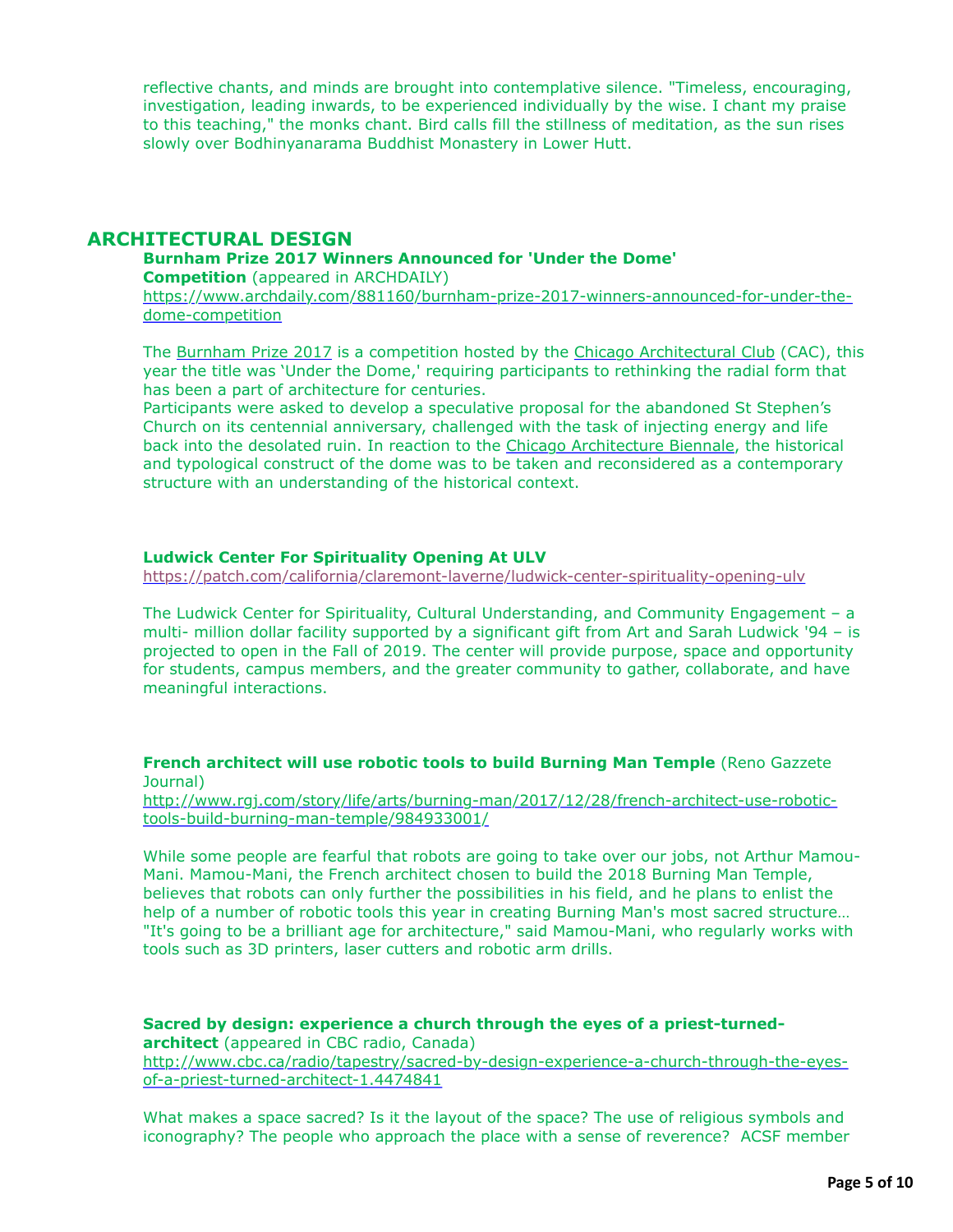(and ACS 6 Symposium co-chair) [David Pereyra](https://davidhpereyra.com/) has an interesting take on those questions. He trained to become a Catholic priest, then switched gears and became an architect. He sees houses of worship - churches, temples, mosques, and synagogues - through the lenses of theology and design.

**St. Pius Chapel and Prayer Garden / Eskew+Dumez+Ripple** (appeared in the ARCHDAILY)

[https://www.archdaily.com/883785/st-pius-chapel-and-prayer-garden-eskew-plus-dumez](https://www.archdaily.com/883785/st-pius-chapel-and-prayer-garden-eskew-plus-dumez-plus-ripple)plus-ripple

Designed as a quiet refuge and intimate sanctuary for sacred reflection and contemplation, the new chapel on the church campus is a subtle sculptural addition to the landscape. Parishioners were clear that the chapel design should complement the modernist character of the adjacent church and its striking roof, which rises sculpturally to more than 75 feet above the church floor. The new chapel's steep, angular roofline reflects this form and context, thus allowing the inclusion of significant glazing elements from above, adjacent to and behind the new sanctuary. The careful orientation and modulation of this glazing create distinct changes in the pattern of natural light throughout the day, enhancing the visitor's experience.

# **CONFERENCES**

**RELIGIOUS PERSPECTIVES AND ALTERNATIVE FUTURES IN AN AGE OF HUMANS**  MAY 17-20 2018 INDIANA UNIVERSITY BLOOMINGTON, IN. CONFERENCE CALL FOR PAPER PROPOSALS Deadline for submission: January 15, 2018

"Religious Perspectives and Alternative Futures in an Age of Humans" focuses on new ways of envisioning what it means to be human in the Anthropocene, or the Age of Humans. The Anthropocene is the proposed name for the current geological age, viewed as the period in which human activity has become the dominant influence on the planet. The conference is one of a series of public events in a multi-year, multi-university project, "Being Human in the [Age of Humans: Perspectives from Religion and Ethics." The project is funded by a Humanities](http://www.humanitieswithoutwalls.illinois.edu/) Without Walls initiative on "The Work of the Humanities in a Changing Climate."

For more info: <https://www.indiana.edu/~iucweb/beinghuman/>

### **11th International Conference on** *the Inclusive Museum*

University of Granada, Granada, Spain 6–8 September 2018

Call for proposals for paper presentations, workshops/interactive sessions, posters/exhibits, colloquia, innovation showcases, virtual posters, or virtual lightning talks.

For more information regarding the conference, use the links below to explore the conference website:

<http://onmuseums.com/2018-conference>

# **ANFA (Academy of Neuroscience For Architecture) 2018**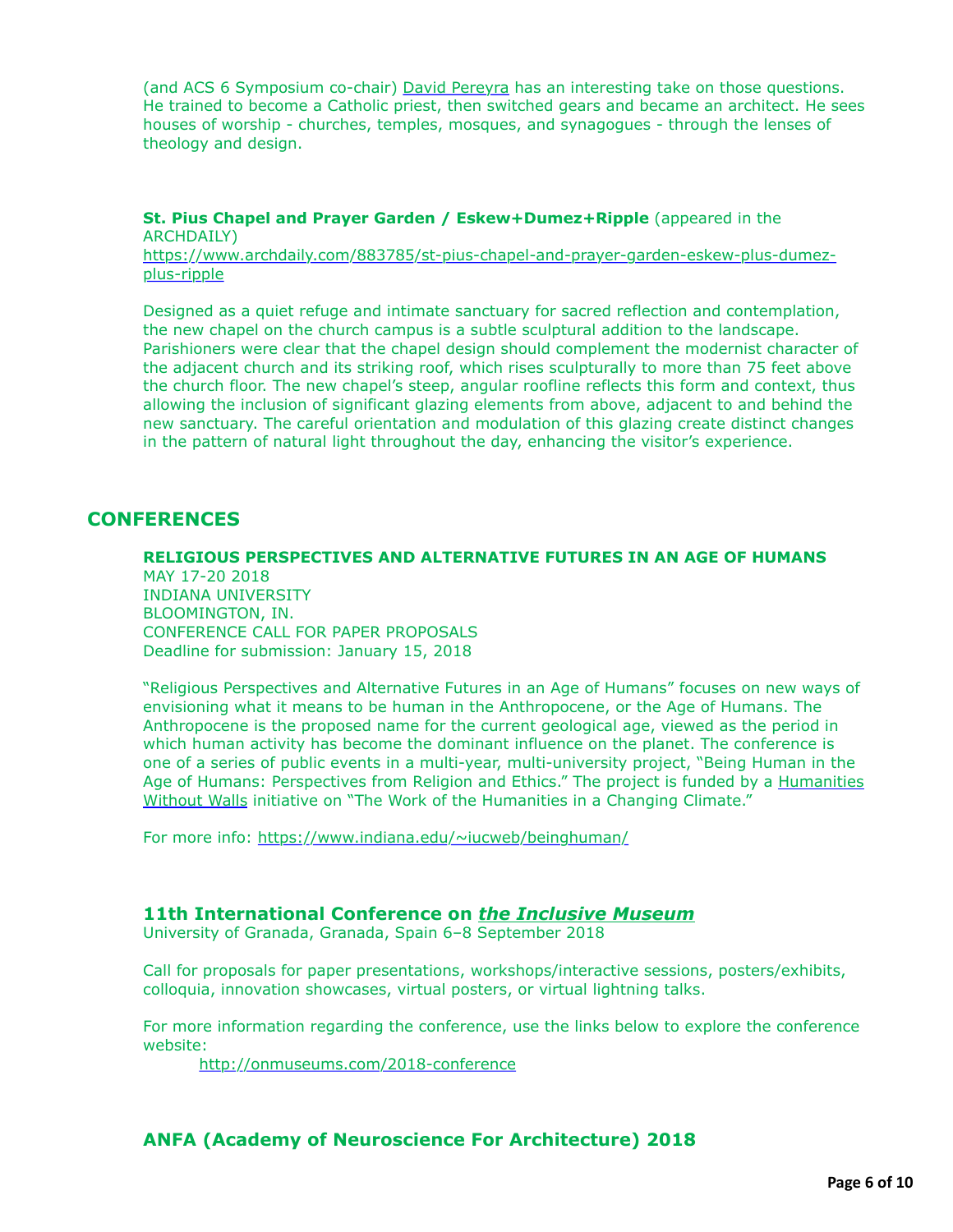Salk Institute, La Jolla, California September 20-22, 2018 ANFA 2018: SHARED BEHAVIORAL OUTCOMES

### **Call for Presenters:**

Building on the tradition established at the ANFA 2012, 2014 and 2016 Conferences, ANFA 2018 will again provide a forum for architects, designers, cognitive scientists, and neuroscientists to focus on empirical research that enhances our understanding of human responses to the built environment. The conference seeks submissions representing studies on education, justice-correctional, and healthcare facilities, and encourages examples of how behavioral outcomes in one building type may apply to another. All presentations are to draw conclusions from their findings as to enable a translation from science to architectural design.

Conference Language: English Abstracts will be accepted until February 16, 2018 Notification of Acceptance or Rejection: April 16, 2018

## **The European Conference on Ethics, Religion & Philosophy 2018**

The International Academic Forum (IAFOR) and the ECERP2018 Organising Committee invite you to join us in Brighton, UK for The European Conference on Ethics, Religion & Philosophy 2018.

https://ecerp.iafor.org/call-for-papers/

## *Conference Theme – "Surviving and Thriving in Times of Change"*

The way we think, reason and behave as individuals, as communities and societies is in a process of constant change and renegotiation. The only constant of change is change itself, as Heraclitus most famously put it some 2,500 years ago. Change may not be new, but its pace, assisted and facilitated by advanced technologies, means these processes have never been faster. While in some ways we have grown together through the processes of globalisation, in others we have become more isolated, marginalised and alienated. Religious traditions, and the relationship between religion and civil society, have also faced dramatic change.

This conference's theme of "surviving and thriving" in these times of change invites us to continue to consider this large question through the traditions and lenses of studies associated with religion, philosophy and ethical studies.

The role of religion is seen by many as having no place in the modern world. Where and when it does wield influence it is often viewed as inappropriate or malevolent, and as a barrier to "progress" and "modern" thinking. In today's fast-paced and technology driven world are the study of philosophy and ethics useful, or are they similarly becoming irrelevant and ossified? What is the continued role and relevance of ethics, religion and philosophy, as subjects to be studied, discussed and lived as core parts of our individual and collective lives? How can they help us stay resilient in the face of challenges and failures? How can they help us overcome the various difficulties that life brings?

The European Conference on Ethics, Religion & Philosophy 2018 (ECERP2018) will be held alongside The European Conference on Psychology & the Behavioral Sciences 2018 (ECP2018). Registration for either conference will allow delegates to attend sessions in the other.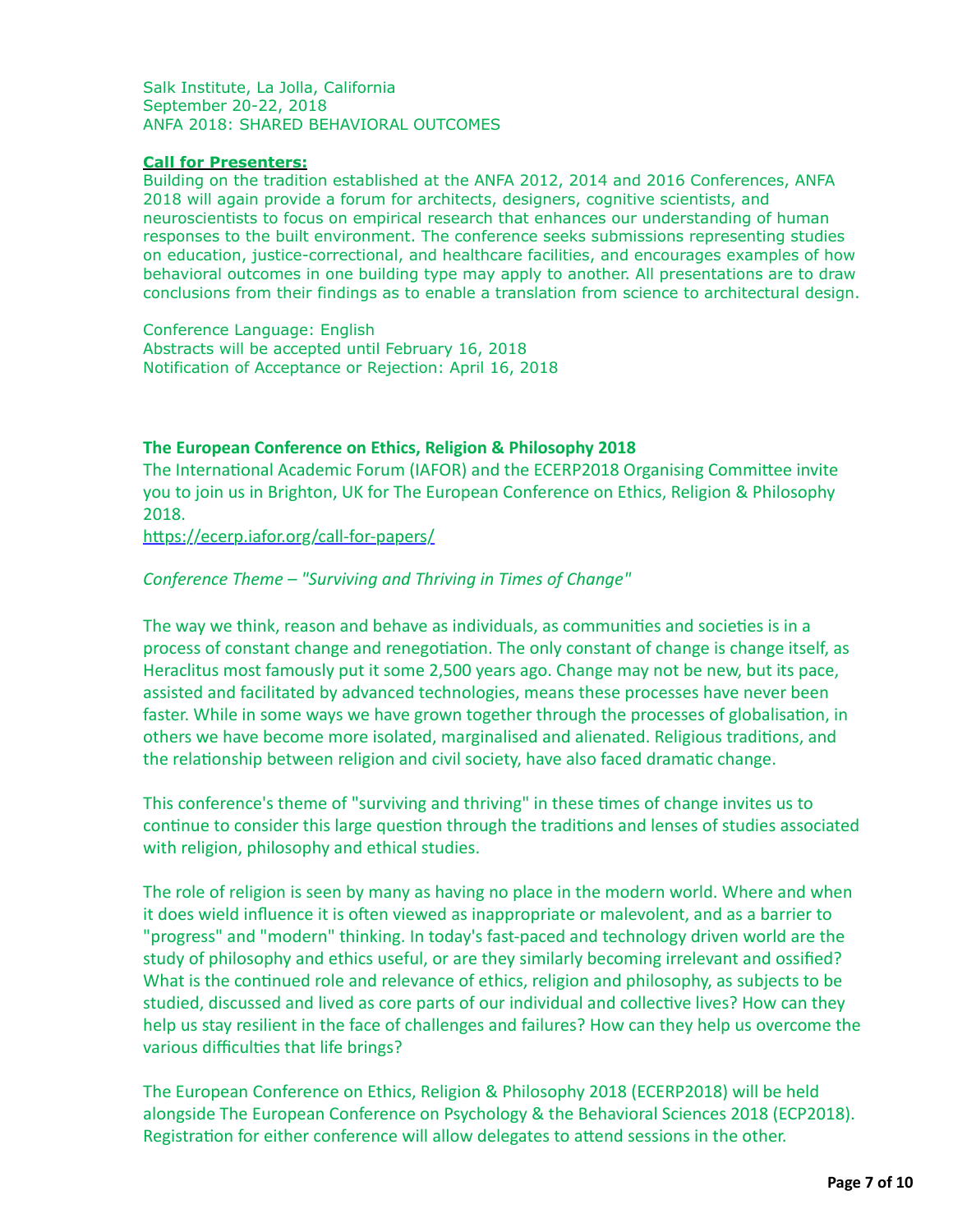\*\*\*Key Information Venue & Location: The Jurys Inn Brighton Waterfront, Brighton, UK Dates: Tuesday, July 03, 2018 to Wednesday, July 04, 2018 Conference Theme: "Surviving and Thriving in Times of Change" Early Bird Abstract Submission Deadline: February 15, 2018\* Early Bird Registration Deadline: March 15, 2018\* Final Abstract Submission Deadline: April 16, 2018 Registration Deadline for Presenters: May 16, 2018 \*Submit early to take advantage of the discounted registration rates. Learn more about our registration options.

## **Spiral Film and Philosophy Conference 2018: "Thinking Space" Conference**

11th to 12th May 2018 Toronto, Ontario, Canada

**Website:** [http://spiralfilmphilosophy.ca](http://spiralfilmphilosophy.ca/) **Contact person:** Tamas Nagypal

Please send a 300-350-word abstract, brief bibliography, and bio (with institutional affiliation, if applicable) in one document as an email attachment to [spiralfilmphilosophy@gmail.com](mailto:spiralfilmphilosophy@gmail.com) by Friday, March 2, 2018.

**Deadline for abstracts/proposals:** 2nd March 2018

# **"Somewhere In Between: Borders and Borderlands" International Conference**

28th to 28th April 2018 London, United Kingdom

**Website:** [http://borders.irf-network.org](http://borders.irf-network.org/) **Contact person:** Dr Olena Lytovka

The conference will seek to identify and analyse the processes of border-making and border permeability in contemporary societies through aesthetic forms.

**Organized by:** London Centre for Interdisciplinary Research **Deadline for abstracts/proposals:** 15th January 2018

#### **Tangible and Intangible Heritage(s): Design, social and cultural critiques on the past, present and the future Conference**

14th to 15th June 2018 London, United Kingdom

**Website:** <http://architecturemps.com/london-2018/> **Contact person:** Lorraine Gess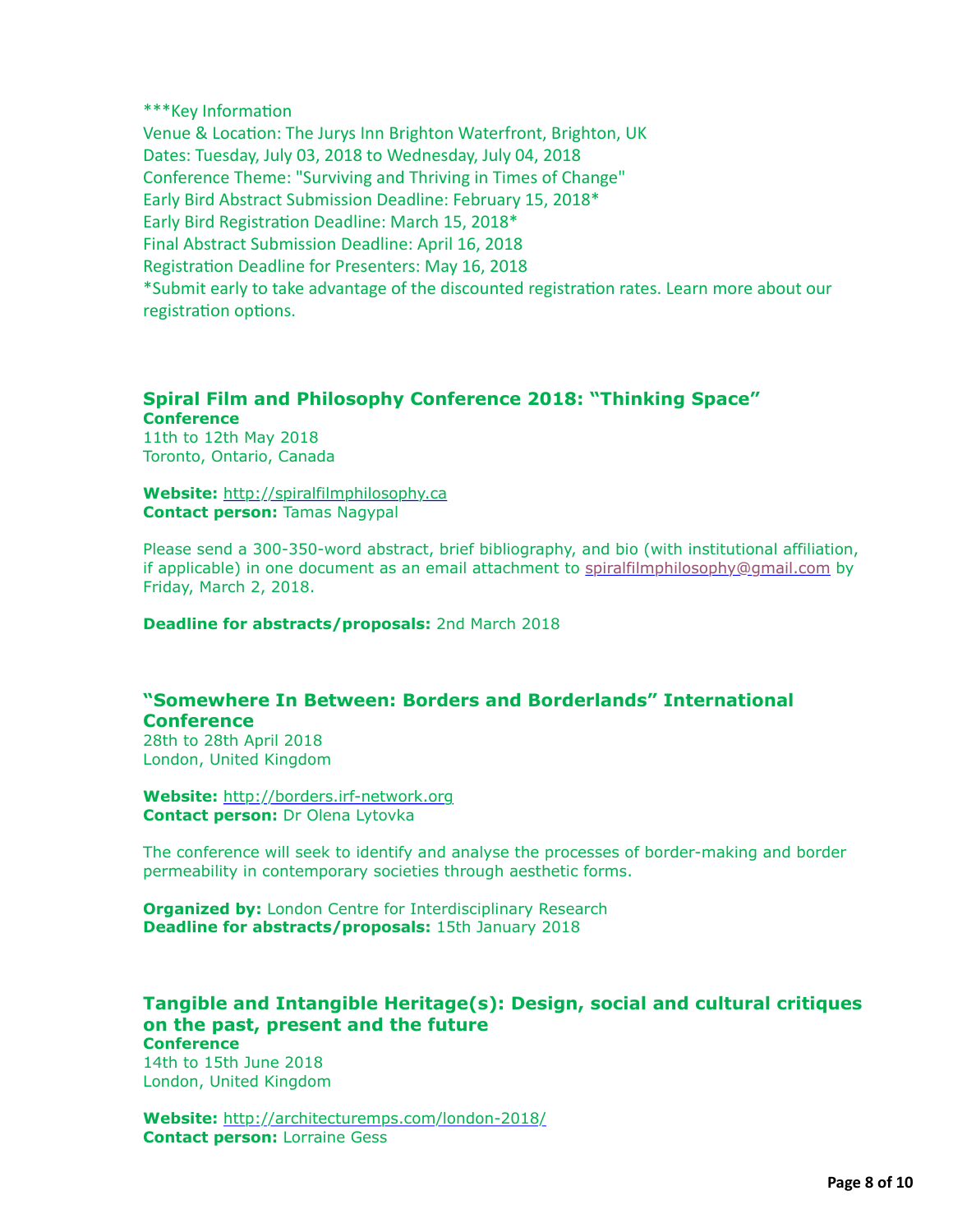DISCIPLINES and THEMES: - Art and Architectural history | Cultural Studies | Architecture | Planning | Urbanism | Interiors | History | Sociology - BOOKS: - Routledge | UCL Press | Intellect Books - PLACE: London

**Organized by: University of East London / AMPS Deadline for abstracts/proposals:** 1st April 2018

# **Sacred Journeys 5th Global Conference Conference**

5th to 6th July 2018 Berlin, Germany

**Website:** [https://global.iu.edu/global-gateways/europe/news-events/news/2017-09-19](https://global.iu.edu/global-gateways/europe/news-events/news/2017-09-19-sacred-journeys-fifth-global-conference-pilgrimage-beyond.html) sacred-journeys-fifth-global-conference-pilgrimage-beyond.html **Contact person:** Ian McIntosh

Pilgrimage is one of the most ancient practices of humankind and is associated with a great variety of religious, spiritual and traditions. The 5th global conference will continue to explore this global phenomenon from multiple perspectives.

**Organized by:** Indiana University Purdue University Indianapolis **Deadline for abstracts/proposals:** 28th February 2018

#### **The Place of Memory and Memory of Place Conference**

16th to 16th June 2018 London, United Kingdom

**Website:** [http://memory.irf-network.org](http://memory.irf-network.org/) **Contact person:** Dr Olena Lytovka

The conference aims to spark new conversations across the field of memory and place studies.

**Organized by:** London Centre for Interdisciplinary Research **Deadline for abstracts/proposals:** 25th February 2018

# **Inaugural Interdisciplinary and International Conference: Spirituality in the 21st Century**

**Conference** 17th to 19th June 2018 Tel Hai, Israel

**Website:** <http://conferences.telhai.ac.il/en/content/spirituality-21st-century> **Contact person:** Dr. Phil Fitzsimmons

This inter-disciplinary and multi-disciplinary conference invites a broad range of scholars and practitioners who seek to engage in connecting with other researchers and practitioners working in the spirituality field.